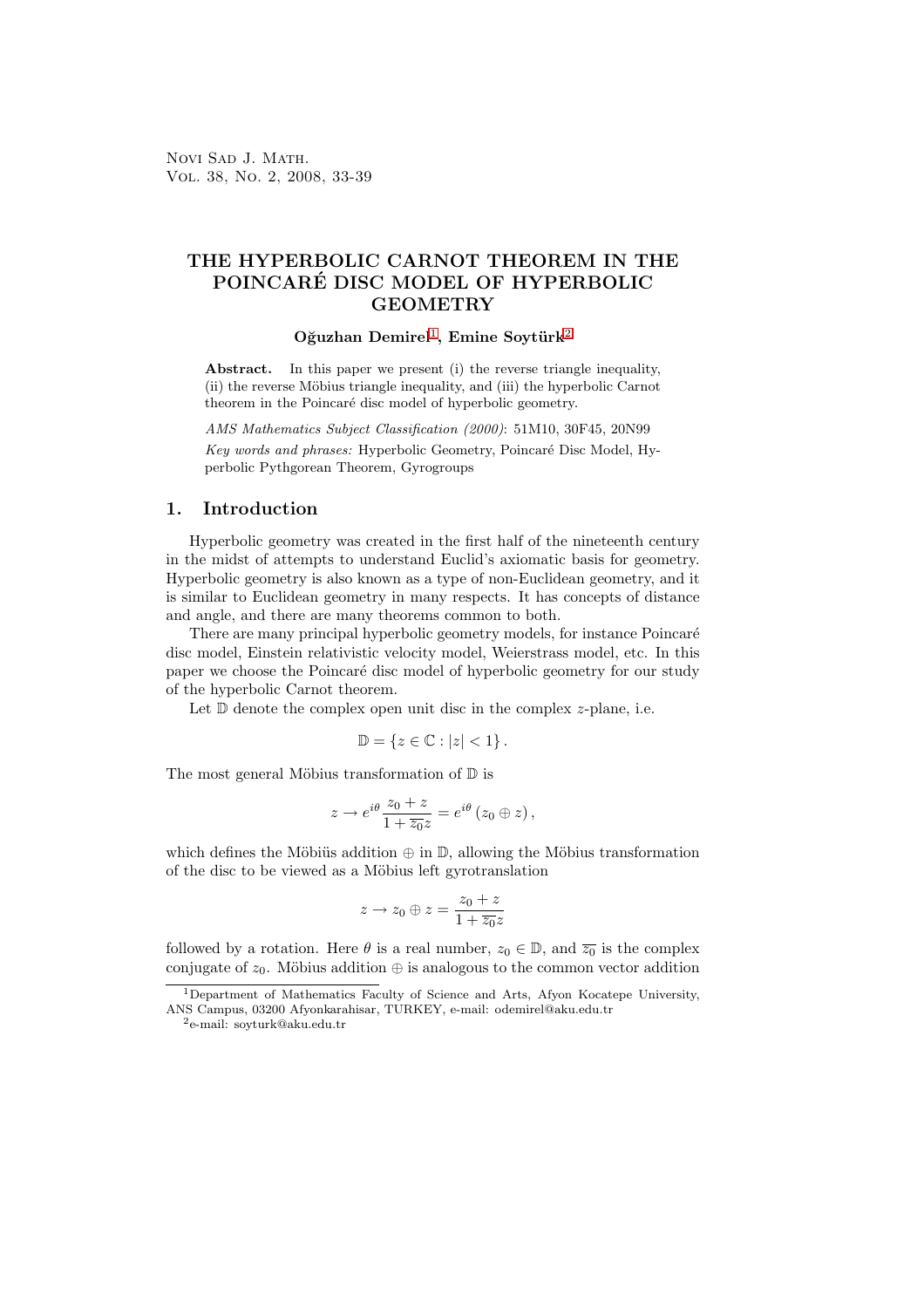$+$  in Euclidean plane geometry, but Möbius addition  $\oplus$  is neither commutative nor associative.

Let  $Aut(\mathbb{D}, \oplus)$  be the automorphism group of the grupoid  $(\mathbb{D}, \oplus)$ . If we define

$$
gyr: \mathbb{D} \times \mathbb{D} \to Aut(\mathbb{D}, \oplus)
$$

by the equation

$$
ext{gyr}[a, b] = \frac{a \oplus b}{b \oplus a} = \frac{1 + a\overline{b}}{1 + \overline{a}b},
$$

then the following group-like properties of  $\oplus$  can be verified by straightforward algebraic calculations:

| $a \oplus b = \text{gyr}[a, b] (b \oplus a),$                       | gyrocommutative law       |
|---------------------------------------------------------------------|---------------------------|
| $a \oplus (b \oplus c) = (a \oplus b) \oplus \text{gyr}[a, b] c,$   | left gyroassociative law  |
| $(a \oplus b) \oplus c = a \oplus (b \oplus \text{gyr } [b, a] c),$ | right gyroassociative law |
| $gyr[a, b] = gyr[a \oplus b, b],$                                   | left loop property        |
| $gyr[a, b] = gyr[a, b \oplus a],$                                   | right loop property       |

Thus, the breakdown of commutativity and associativity in Möbius addition is repaired. Clearly, with these properties,  $(\mathbb{D}, \oplus)$  is a gyrogroup. We refer readers to [2] for the definition of gyrogroups.

Define the secondary binary operation  $\boxplus$  in  $\mathbb D$  by

$$
a \boxplus b = a \oplus \text{gyr} [a, \ominus b] b.
$$

The prima[ry](#page-6-0) and secondary operations of  $\mathbb D$  are collectively called the dual operations of the gyrogroups.

Let  $a, b$  be the elements of a gyrogroup  $G$ . Then the unique solution of the equation

$$
a\oplus x=b
$$

for the unknown  $x$  is

$$
x = \ominus a \oplus b
$$

and the unique solution of the equation

$$
x\oplus a=b
$$

for the unknown  $x$  is

$$
(1) \t\t x = b \boxminus a.
$$

For further details, see [2, 4].

#### 1.1. Reverse Möbius Triangle Inequality

**Definition 1.** The hyperbolic distance function in  $\mathbb{D}$  is defined by the equation

$$
d(a,b) = |a \ominus b| = \left| \frac{a-b}{1 - \overline{a}b} \right|.
$$

Here,  $a \ominus b = a \oplus (-b)$  for  $a, b \in \mathbb{D}$ .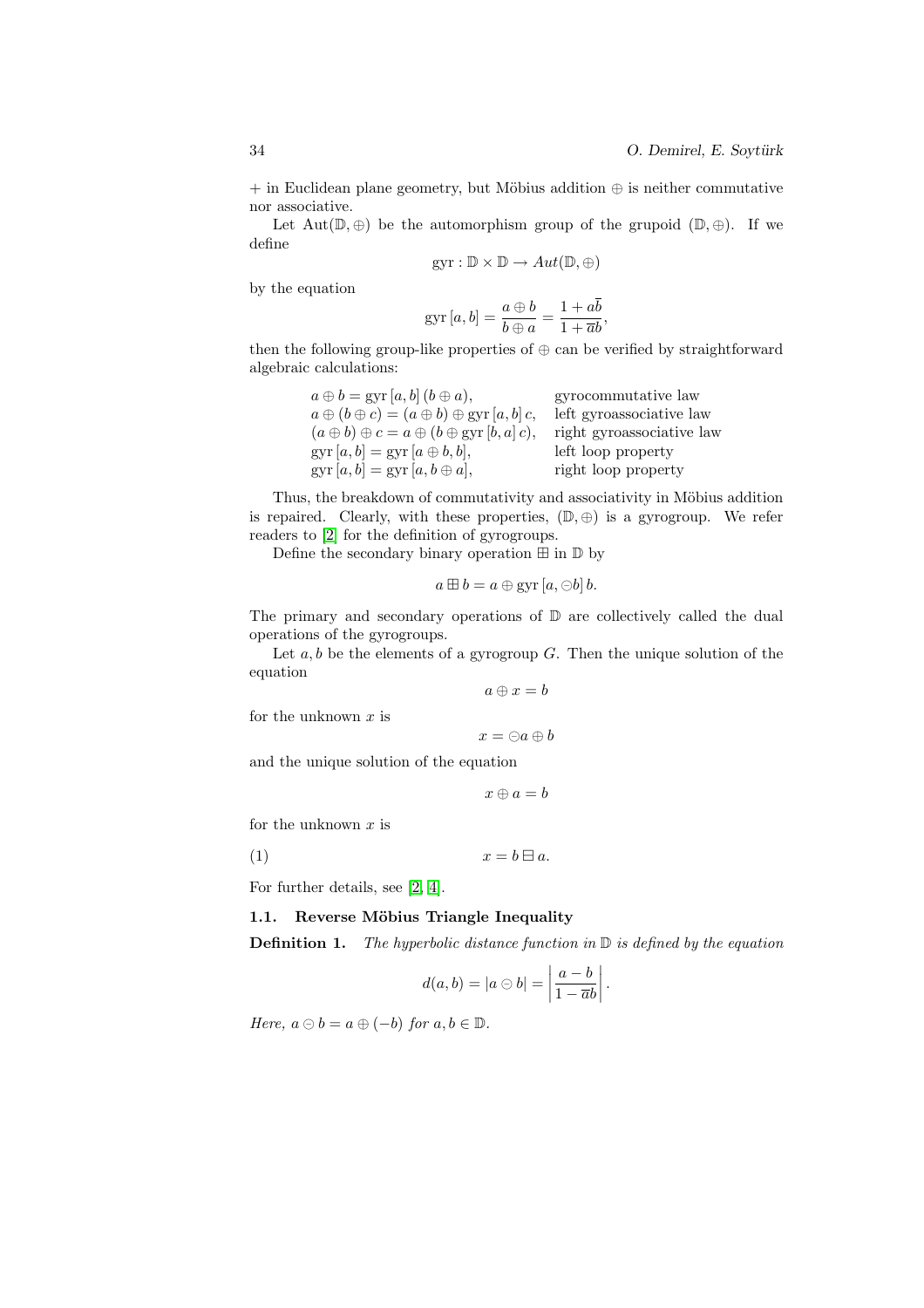In  $[3]$ , Ungar has proved the beautiful inequality (*Möbius Triangle Inequal* $ity)$ , i.e

$$
d(a,c) \leq d(a,b) \oplus d(b,c)
$$

for all  $a, b, c \in \mathbb{D}$ .

Na[tu](#page-6-1)rally, one may wonder whether the reverses of the triangle inequality and the Möbius triangle inequality exist? Now we give the affirmative answers as follows:

#### Theorem 2. (Reverse Triangle Inequality) For all  $a, b \in \mathbb{D}$  we have

$$
||a|\ominus|b||\leq |a\ominus b|.
$$

Proof. Similar to Ungar's proof (see [3, pp. 762]), we start the proof by defining a function.  $f_a =$ ¡ 1 −  $|a^2|$  $^{-\frac{1}{2}}$  is a monotically increasing function of |a|. It is easy to see that  $f_{|a|} = f_a$  and the identity

$$
f_{a\ominus b} = f_a f_b |1 - \overline{a}b|
$$

holds. Thus, we obtain

$$
f_{||a|| \odot |b||} = f_{|a|| \odot |b|} = f_{|a|} f_{|b|} |1 - |ab||.
$$

Using the elementary inequality in the complex plane

$$
||z_1| - |z_2|| \le |z_1 - z_2| \text{ for all } z_1, z_2 \in \mathbb{C},
$$

we have

$$
f_{|a\odot b|} = f_{a\odot b} = f_{|a|}f_{|b|} |1 - \overline{a}b| \ge f_{|a|}f_{|b|} |1 - |ab|| = f_{|a|\odot |b|} = f_{||a|\odot |b||}
$$

and therefore we obtain  $|a \ominus b| \ge ||a| \ominus |b||$  for all  $a, b \in \mathbb{D}$ .

Theorem 3. (Reverse Möbius Triangle Inequality) For all  $x, y, z \in \mathbb{D}$ we have  $|\ominus d(x, y) \oplus d(x, z)| \leq d(y, z).$ 

Proof. In [3, pp. 762], Ungar proved the M¨obius triangle inequality, i.e.,

 $d(x, y) \leq d(x, z) \oplus d(y, z)$  for all  $x, y, z \in \mathbb{D}$ .

From (1), [we](#page-6-1) have

 $d(x, y) \boxminus d(y, z) \leq d(x, z),$ 

i.e.

 $d(x, y) \ominus d(y, z) \leq d(x, z)$ 

and this implies

$$
\ominus d(y,z) \leq \ominus d(x,y) \oplus d(x,z).
$$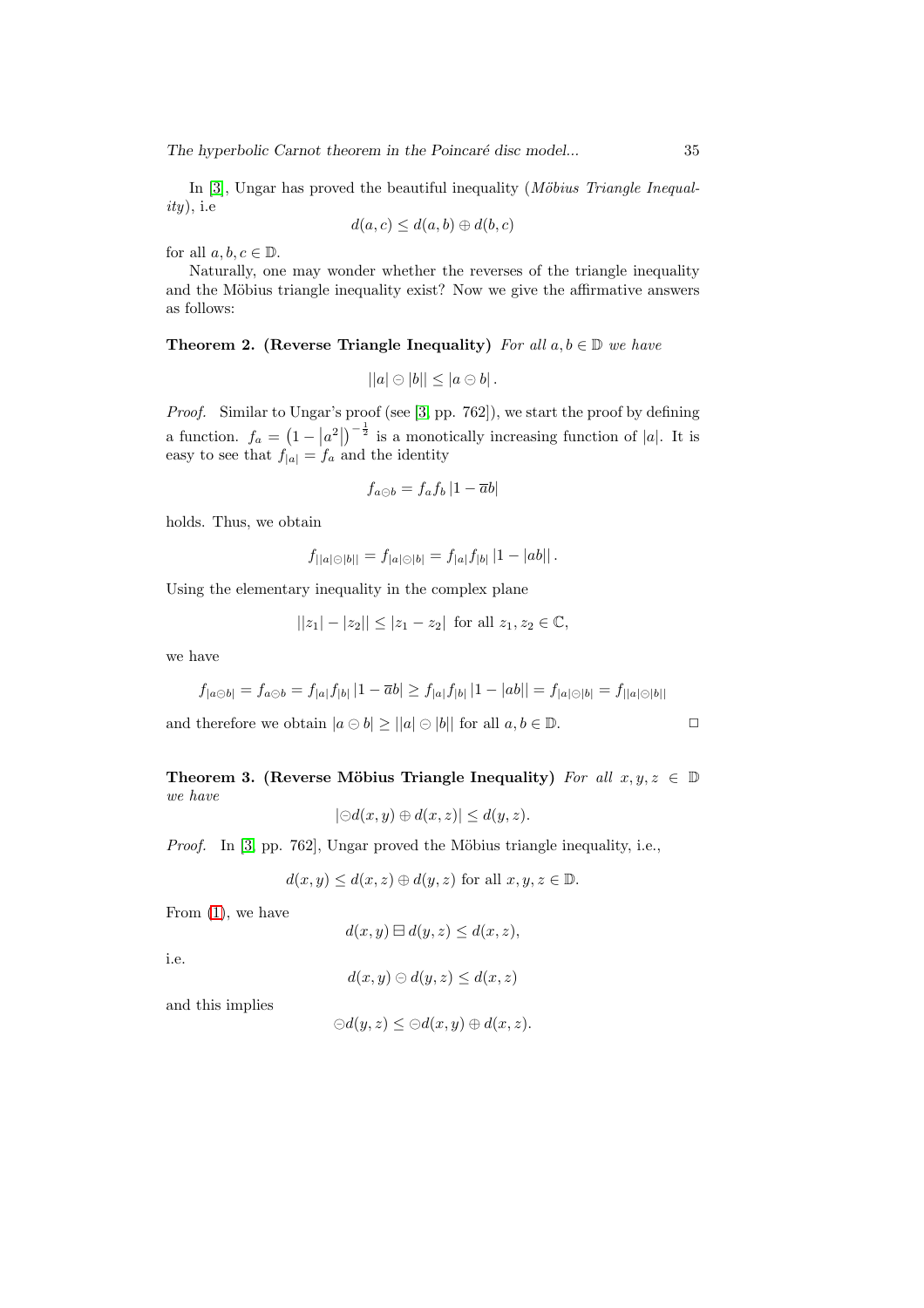Moreover, Möbius triangle inequality  $d(x, z) \leq d(x, y) \oplus d(y, z)$  implies that

$$
\ominus d(x, y) \oplus d(x, z) \le d(y, z)
$$

holds and we obtain

$$
\ominus d(y, z) \leq \ominus d(x, y) \oplus d(x, z) \leq d(y, z),
$$

i.e.,

$$
|\ominus d(x, y) \oplus d(x, z)| \leq d(y, z).
$$

Therefore, the reverse Möbius triangle inequality holds.  $\Box$ 

## 2. The hyperbolic Carnot theorem in the Poincaré disc model of hyperbolic geometry

In Euclidean Geometry, Carnot's theorem is a direct application of the theorem of Pythagoras and the theorem states that for a triangle ∆ABC and the points  $A^{\dagger}, B^{\dagger}, C^{\dagger}$ , where be located on the sides  $BC$ , AC and AB respectively, then the perpendiculars to the sides of the triangle at the points  $A^{\dagger}, B^{\dagger}$  and  $C^{\dagger}$ are concurrent if and only, if

$$
AC^{2} - BC^{2} + BA^{2} - CA^{2} + CB^{2} - AB^{2} = 0.
$$

For the proof of the theorem see [1].

In this section, we prove Carnot's theorem in the Poincaré disc model of hyperbolic geometry.

**Theorem 4.** Let  $\triangle ABC$  be a h[yp](#page-6-2)erbolic triangle in the Poincaré disc, whose vertices are the points  $A, B$  and  $C$  of the disc and whose sides (directed counterclockwise) are  $a = -B \oplus C$ ,  $b = -C \oplus A$  and  $c = -A \oplus B$ . Let the points  $A^{\dagger}, B^{\dagger}$  and  $\dot{C}^{\dagger}$  be located on the sides a, b and c of the hyperbolic triangle  $\Delta ABC$ respectively. If the perpendiculars to the sides of the hyperbolic triangle at the points  $A^{\dagger}$ ,  $B^{\dagger}$  and  $C^{\dagger}$  are concurrent, then the following holds:

(2) 
$$
\begin{aligned} \left| -A \oplus C' \right|^2 &\ominus \left| -B \oplus C' \right|^2 \oplus \left| -B \oplus A' \right|^2 \\ &\ominus \left| -C \oplus A' \right|^2 \oplus \left| -C \oplus B' \right|^2 \odot \left| -A \oplus B' \right|^2 = 0. \end{aligned}
$$

*Proof.* We assume that three perpendiculars meet at a point of  $\triangle ABC$  and let denote this point by P. The geodesic segments  $-A \oplus P$ ,  $-B \oplus P$ ,  $-C \oplus P$ ,  $-A^{\dagger} \oplus P$ ,  $-B^{\dagger} \oplus P$ ,  $-C^{\dagger} \oplus P$  split the hyperbolic triangle into six right-angled hyperbolic triangles. Notice that three pairs of them share a hypotenuse, whilst three other pairs share a leg with a vertex at  $P$ . Now we apply the Hyperbolic Pythgorean theorem to these six right-angled hyperbolic triangles one by one,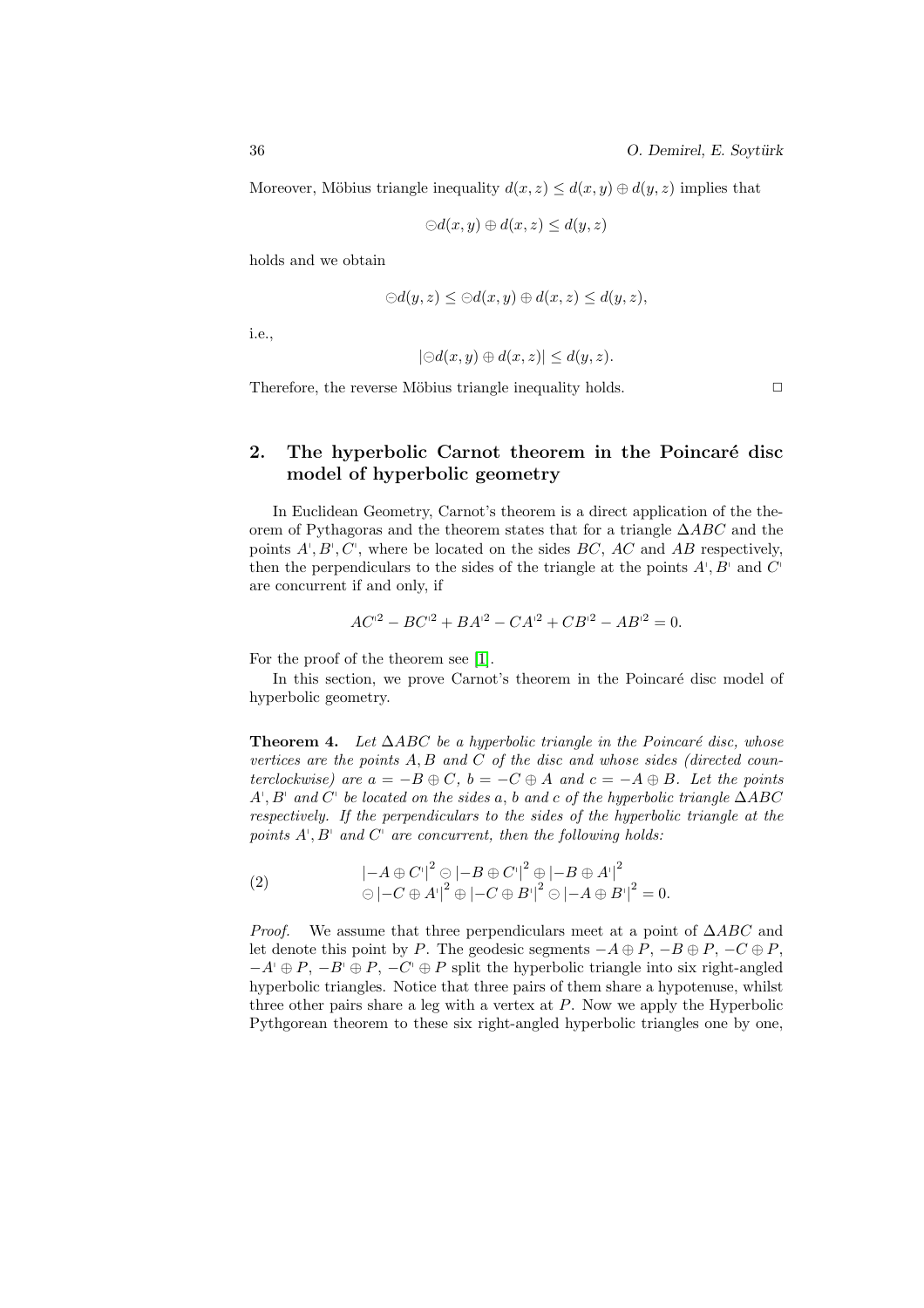and we easily obtain:

$$
|-P \oplus A|^2 = |-A \oplus C'|^2 \oplus |-C' \oplus P|^2,
$$
  
\n
$$
|-B \oplus P|^2 = |-P \oplus C'|^2 \oplus |-C' \oplus B|^2,
$$
  
\n
$$
|-P \oplus B|^2 = |-B \oplus A'|^2 \oplus |-A' \oplus P|^2,
$$
  
\n
$$
|-C \oplus P|^2 = |-P \oplus A'|^2 \oplus |-A' \oplus C|^2,
$$
  
\n
$$
|-P \oplus C|^2 = |-C \oplus B'|^2 \oplus |-B' \oplus P|^2,
$$
  
\n
$$
|-A \oplus P|^2 = |-P \oplus B'|^2 \oplus |-B' \oplus A|^2.
$$

Using the equalities

$$
|-P \oplus A|^2 = |-A \oplus P|^2,
$$
  
\n
$$
|-B \oplus P|^2 = |-P \oplus B|^2,
$$
  
\n
$$
|-C \oplus P|^2 = |-P \oplus C|^2,
$$

we have

$$
\alpha = \left| -A \oplus C' \right|^2 \oplus \left| -C' \oplus P \right|^2 = \left| -P \oplus B' \right|^2 \oplus \left| -B' \oplus A \right|^2 = \alpha',
$$
  

$$
\beta = \left| -B \oplus A' \right|^2 \oplus \left| -A' \oplus P \right|^2 = \left| -P \oplus C' \right|^2 \oplus \left| -C' \oplus B \right|^2 = \beta',
$$
  

$$
\gamma = \left| -C \oplus B' \right|^2 \oplus \left| -B' \oplus P \right|^2 = \left| -P \oplus A' \right|^2 \oplus \left| -A' \oplus C \right|^2 = \gamma'.
$$

This implies

$$
(\alpha \oplus \beta) \oplus \gamma = (\alpha' \oplus \beta') \oplus \gamma'.
$$

Since  $((-1, 1), \oplus)$  is a commutative group, we immediately obtain

$$
|-A \oplus C'|^{2} \oplus |-B' \oplus A|^{2} \oplus |-C \oplus B'|^{2} = |-B' \oplus A|^{2} \oplus |-C' \oplus B|^{2} \oplus |-A' \oplus C|^{2},
$$
  
i.e.  

$$
|-A \oplus C'|^{2} \oplus |-B \oplus C'|^{2} \oplus |-B \oplus A'|^{2}
$$

$$
\ominus |-C \oplus A'|^{2} \oplus |-C \oplus B'|^{2} \ominus |-A \oplus B'|^{2} = 0.
$$

Naturally, one may wonder whether the converse of the Carnot theorem exists. Indeed, a partially converse theorem does exist as we show in the following theorem.

<span id="page-4-0"></span>**Theorem 5.** Let  $\triangle ABC$  be a hyperbolic triangle in the Poincaré disc, whose vertices are the points  $A, B$  and  $C$  of the disc and whose sides (directed counterclockwise) are  $a = -B \oplus C$ ,  $b = -C \oplus A$  and  $c = -A \oplus B$ . Let the points  $A^{\dagger}, B^{\dagger}$  and  $C^{\dagger}$  be located on the sides a, b and c of hyperbolic triangle  $\Delta ABC$ respectively. If (2) holds and two of the three perpendiculars to the sides of the hyperbolic triangle at the points  $A^{\dagger}, B^{\dagger}$  and  $C^{\dagger}$  are concurrent, then the three perpendiculars are concurrent.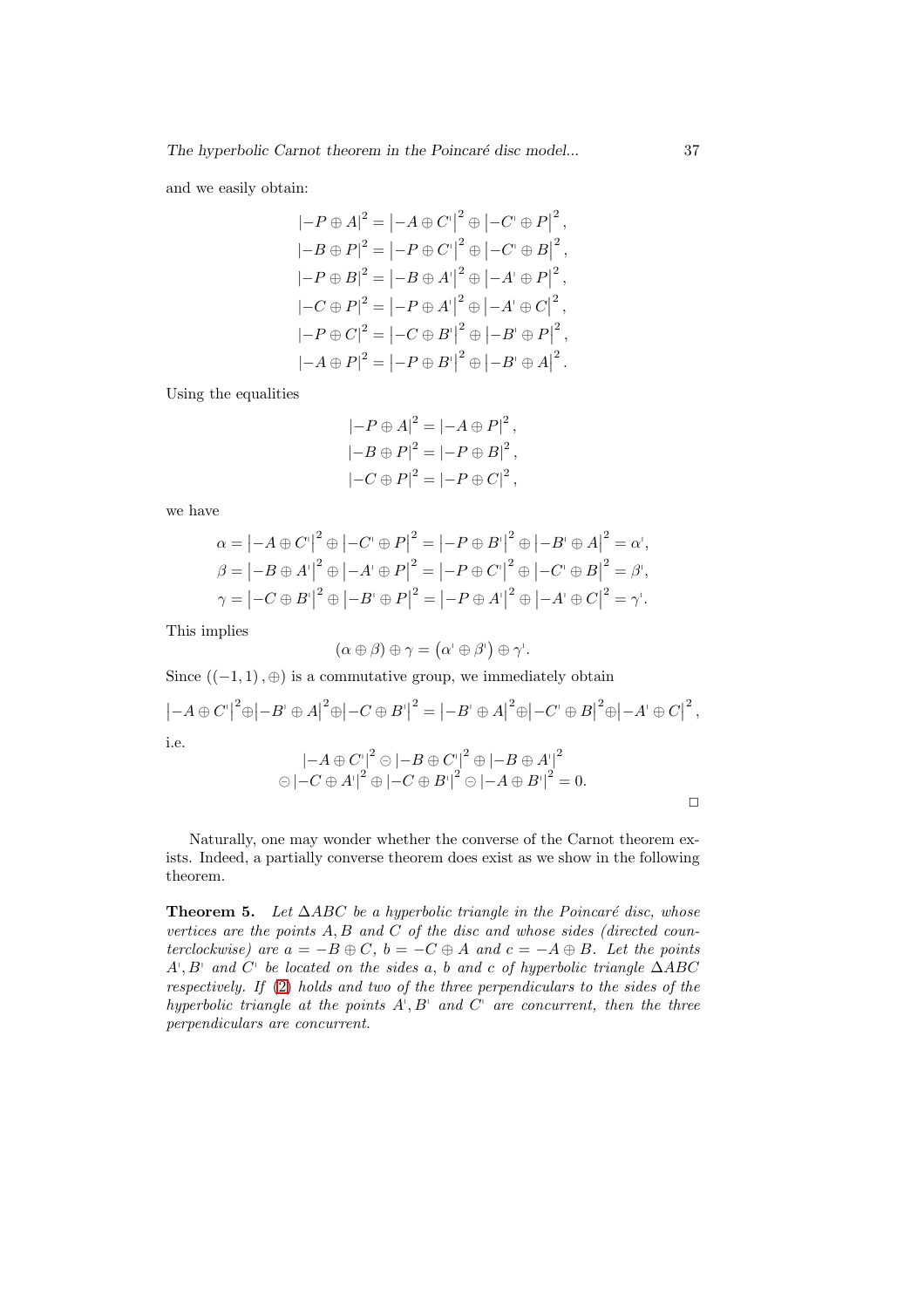

Figure 1: The hyperbolic Carnot theorem in the open unit disc. Here the geodesic lines are circular arcs that intersect the boundary of the disc orthogonally

*Proof.* Let  $-A^{\dagger} \oplus P$  and  $-B^{\dagger} \oplus P$  be perpendiculars to the sides a and b respectively and P be the intersection point of these perpendiculars. Draw a perpendicular  $-K \oplus P$  from P to c. Using the already proven equality (2), we obtain

$$
\left|-A\oplus K\right|^2\ominus\left|-B\oplus K\right|^2\oplus\left|-B\oplus A'\right|^2\ominus\left|-C\oplus A'\right|^2\oplus\left|-C\oplus B'\right|^2\ominus\left|-A\oplus B'\right|^2=0,
$$

then we get

$$
\left|-A\oplus K\right|^2\ominus\left|-B\oplus K\right|^2=\left|-A\oplus C'\right|^2\ominus\left|-B\oplus C'\right|^2.
$$

This equation holds only for  $K = C'$ . Indeed, if we take  $x := d(B, K)$  and  $h :=$  $|-A \oplus B|$ , then we get  $d(A, K) = h \ominus x$ . For  $x, y \in (-1, 1)$  define

$$
f(x) = (h \ominus x)^2 \ominus x^2.
$$

Since the following equality holds

$$
f(x) - f(y) = \frac{-2h(1-h^2)(1-xy)}{(1-2hx+x^2)(1-2hy+y^2)}(x-y),
$$